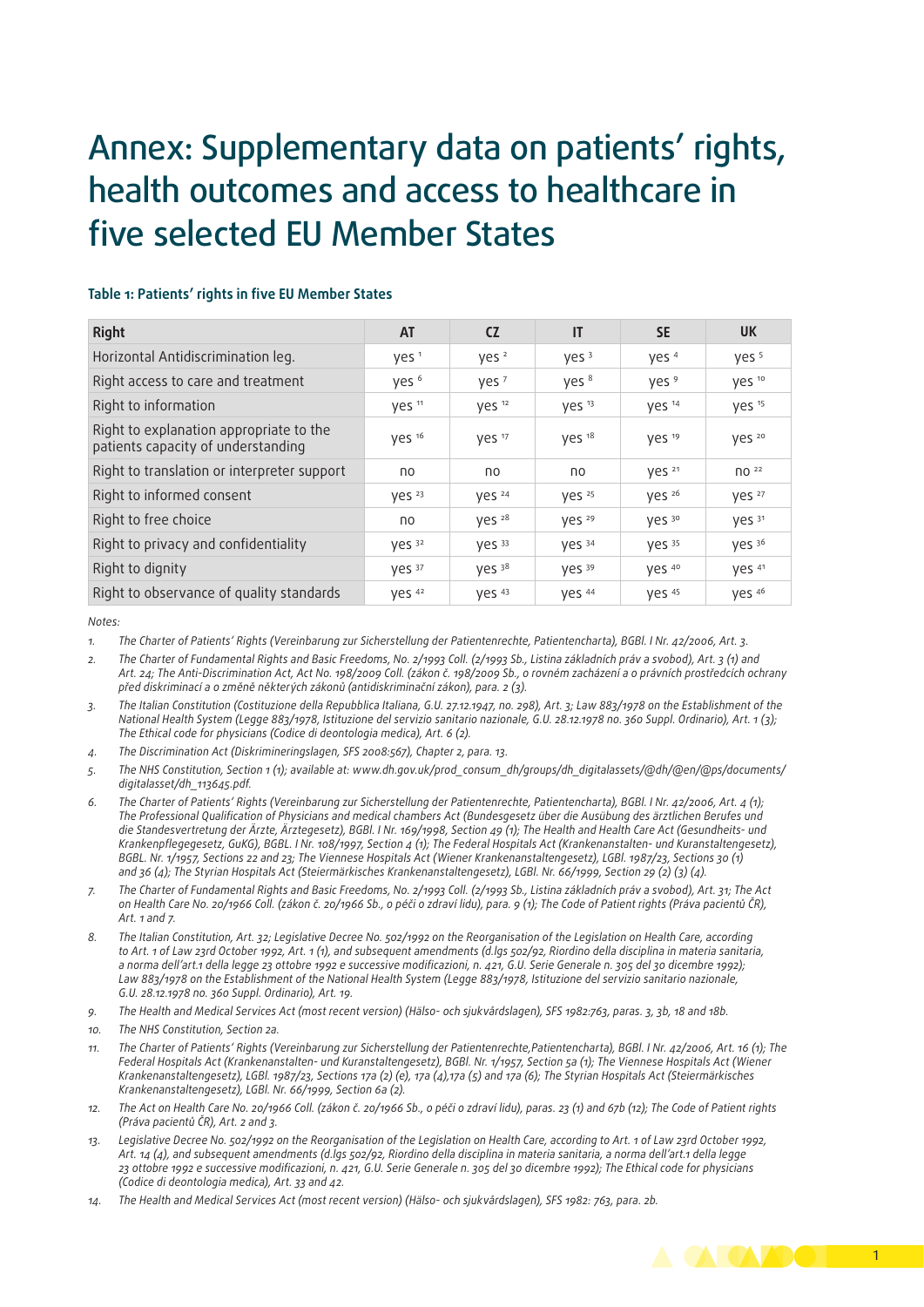- *15. The NHS Constitution, Section 2a.*
- *16. The Charter of Patients' Rights (Vereinbarung zur Sicherstellung der Patientenrechte,Patientencharta), BGBl. I Nr. 42/2006, Art. 16 (2); The Federal Hospitals Act (Krankenanstalten- und Kuranstaltengesetz), BGBL. Nr. 1/1957, Section 5 (a); The Viennese Hospitals Act (Wiener Krankenanstaltengesetz), LGBl. 1987/23, Section 17 a (2) (h); The Styrian Hospitals Act (Steiermärkisches Krankenanstaltengesetz), LGBl. Nr. 66/1999, Section 6 a (2) (p).*
- *17. In non-binding code: The Code of Patient rights (Práva pacientů ČR), Art. 3.*
- *18. In non-binding code: The Ethical code for physicians (Codice di deontologia medica), Art. 33 (2).*
- *19. The Health and Medical Services Act (most recent version) (Hälso- och sjukvårdslagen), SFS 1982: 763, para. 2b.*
- *20. The NHS Constitution, Section 2a.*
- *21. The Administrative Act (most recent version), para. 8.*
- *22. Where the right to translation or interpreter is not explicitly mentioned in national legislation, it might be implied in the right to explanation.*
- *23. The Charter of Patients' Rights (Vereinbarung zur Sicherstellung der Patientenrechte, Patientencharta), BGBl. I Nr. 42/2006, Art. 17 (1); Section 17 a (2) (f) The Viennese Hospitals Act (Wiener Krankenanstaltengesetz), LGBl. 1987/23, Section 17 a (2) (f); The Styrian Hospitals Act (Steiermärkisches Krankenanstaltengesetz), LGBl. Nr. 66/1999, Sections 6 a (2) (e) and 11 (3).*
- *24. The Act on Health Care No. 20/1966 Coll. (zákon č. 20/1966 Sb., o péči o zdraví lidu), para. 23 (2); The Code of Patient rights (Práva pacientů ČR), Art. 4.*
- *25. Law 883/1978 on the Establishment of the National Health System (Legge 883/1978 "Istituzione del servizio sanitario nazionale", G.U. 28.12.1978 no. 360 Suppl. Ordinario), Art. 33 (1) and (5); The Ethical code for physicians (Codice di deontologia medica), Art. 26 (2) and 35. Moreover, in its judgment No. 6464/1994, the Italian Civil Court of Cassation stated that if physicians do not provide their patients*  with appropriate information, the contract is nullum ab origine. Thus, a specific tort liability arises towards the physician. The Court *also affirmed that, even though the health performance is carried out without mistakes, patients have the right to obtain a favourable judgment against the physician if she/he has omitted to ask them for an informed consent.*
- *26. The Health and Medical Services Act (most recent version) (Hälso- och sjukvårdslagen), SFS 1982: 763, para. 2a.*
- *27. The NHS Constitution, Section 2a.*
- *28. The Act on the Public Health Insurance No. 48/1997 Coll. (zákon č. 48/1997 Sb., o veřejném zdravotním pojištění), para. 11.*
- *29. The Italian Constitution, Art. 32 (2); Law 883/1978 on the Establishment of the National Health System (Legge 883/1978, Istituzione del servizio sanitario nazionale, G.U. 28.12.1978 no. 360 Suppl. Ordinario), Art. 19 (2), 25 and 33 ; Legislative Decree No. 502/1992 on the Reorganisation of the Legislation on Health Care, according to art.1 of Law 23rd October 1992, Art. 8, and subsequent amendments (d.lgs 502/92, Riordino della disciplina in materia sanitaria, a norma dell'art.1 della legge 23 ottobre 1992" e successive modificazioni, n. 421, G.U. Serie Generale n. 305 del 30 dicembre 1992); The Ethical code for physicians (Codice di deontologia medica), Art. 3, 16 and 27.*
- *30. The Health and Medical Services Act (most recent version) (Hälso- och sjukvårdslagen), SFS 1982: 763, para. 3a.*
- *31. The NHS Constitution, Section 2a.*
- *32. The Charter of Patients' Rights (Vereinbarung zur Sicherstellung der Patientenrechte, Patientencharta), BGBl. I Nr. 42/2006, Art. 2; The Health and Health Care Act (Gesundheits- und Krankenpflegegesetz, GuKG), BGBL. I Nr. 108/1997 (as amended), Section 6 (1); The Professional Qualification of Physicians and medical chambers Act (Bundesgesetz über die Ausübung des ärztlichen Berufes und die Standesvertretung der Ärzte, Ärztegesetz), BGBl. I Nr. 169/1998, Section 54 (1); The Federal Hospitals Act (Krankenanstalten- und Kuranstaltengesetz), BGBl. Nr. 1/1957, Section 9 (1); The Viennese Hospitals Act (Wiener Krankenanstaltengesetz), LGBl. 1987/23, Section 17 a (2) (b) (c); The Styrian Hospitals Act (Steiermärkisches Krankenanstaltengesetz), LGBl. Nr. 66/1999, Section 6 a (2) (c) (l); The Criminal Code (Bundesgesetz vom 23. Jänner 1974 über die mit gerichtlicher Strafe bedrohten Handlungen – Strafgesetzbuch), BGBl. Nr. 60/1974, Section 121 (1).*
- *33. The Act on Health Care No. 20/1966 Coll. (zákon č. 20/1966 Sb., o péči o zdraví lidu), para. 55 (2); The Act on the Protection of Personal Data No. 101/2000 Coll. (zákon č. 101/2000 Sb., o ochraně osobních údajů), para. 13 (1); The Code of Patient rights (Práva pacientů ČR), Art. 2, 5 and 6.*
- *34. Law 883/1978 on the Establishment of the national health system (Legge 883/1978, Istituzione del servizio sanitario nazionale, G.U. 28.12.1978 no. 360 Suppl. Ordinario), Art. 27; Legislative Decree no. 196/2003 on the Data protection code (D.lgs 196/2003, Codice in materia di protezione dei dati personali", G.U. n. 174 del 29 luglio 2003 - Supplemento Ordinario n. 123), Art. 76 and 90; The Ethical code for physicians (Codice di deontologia medica), Art. 11 and 12.*
- *35. The Public Access to Information and Secrecy Act SFS 2009:400 (most recent version), Chapter 25, para. 1.*
- *36. The NHS Constitution, Section 2a.*
- *37. The Charter of Patients' Rights (Vereinbarung zur Sicherstellung der Patientenrechte Patientencharta), BGBl. I Nr. 42/2006, Art. 2; The Viennese Hospitals Act (Wiener Krankenanstaltengesetz), LGBl. 1987/23 of 24 March 1987 as amended by LGBl. 2010/56 of 22 October 2010, Section 17 a; The Styrian Hospitals Act (Steiermärkisches Krankenanstaltengesetz), LGBl. Nr. 66/1999, Section 6 a (2) (b).*
- *38. In non-binding code: The Code of Patient rights (Práva pacientů ČR), Art. 5.*
- *39. The Italian Constitution, Art. 32 (2); Law 883/1978 on the Establishment of the national health system (Legge 883/1978, Istituzione del servizio sanitario nazionale, G.U. 28.12.1978 no. 360 Suppl. Ordinario), Art. 1 (2); Law 883/1978 on the Establishment of the national health system (Legge 883/1978, Istituzione del servizio sanitario nazionale, G.U. 28.12.1978 no. 360 Suppl. Ordinario), Art. 33 (2); Legislative Decree No. 502/1992 on the Reorganisation of the legislation on health care, according to art.1 of Law 23rd October 1992, Art. 1, and subsequent amendments (d.lgs 502/92, Riordino della disciplina in materia sanitaria, a norma dell'art.1 della legge 23 ottobre 1992 e successive modificazioni, n. 421, G.U. Serie Generale n. 305 del 30 dicembre 1992), Art. 1; The Ethical code for physicians (Codice di deontologia medica), Art. 3 and 4.*
- *40. In Preamble of Discrimination Act Chapter 1, para. 1 of Discrimination Act (Diskrimineringslagen), SFS 2008:567.*
- *41. The NHS Constitution, Section 2a.*
- *42. The Charter of Patients' Rights (Vereinbarung zur Sicherstellung der Patientenrechte,Patientencharta), BGBl. I Nr. 42/2006, Art. 7 (1) and (2); The Viennese Hospitals Act (Wiener Krankenanstaltengesetz), LGBl. 1987/23, Section 17 a (2) (d); The Styrian Hospitals Act (Steiermärkisches Krankenanstaltengesetz), LGBl. Nr. 66/1999, Section 11d; The Health and Health Care Act (Gesundheits- und Krankenpflegegesetz, GuKG), BGBL. I Nr. 108/1997, 'Section 14 (1); The Professional Qualification of Physicians and medical chambers Act (Bundesgesetz über die Ausübung des ärztlichen Berufes und die Standesvertretung der Ärzte, Ärztegesetz), BGBl. I Nr. 169/1998, Section 49 (1); The Federal Hospitals Act (Krankenanstalten- und Kuranstaltengesetz), BGBl. Nr. 1/1957, Section 5b (1).*

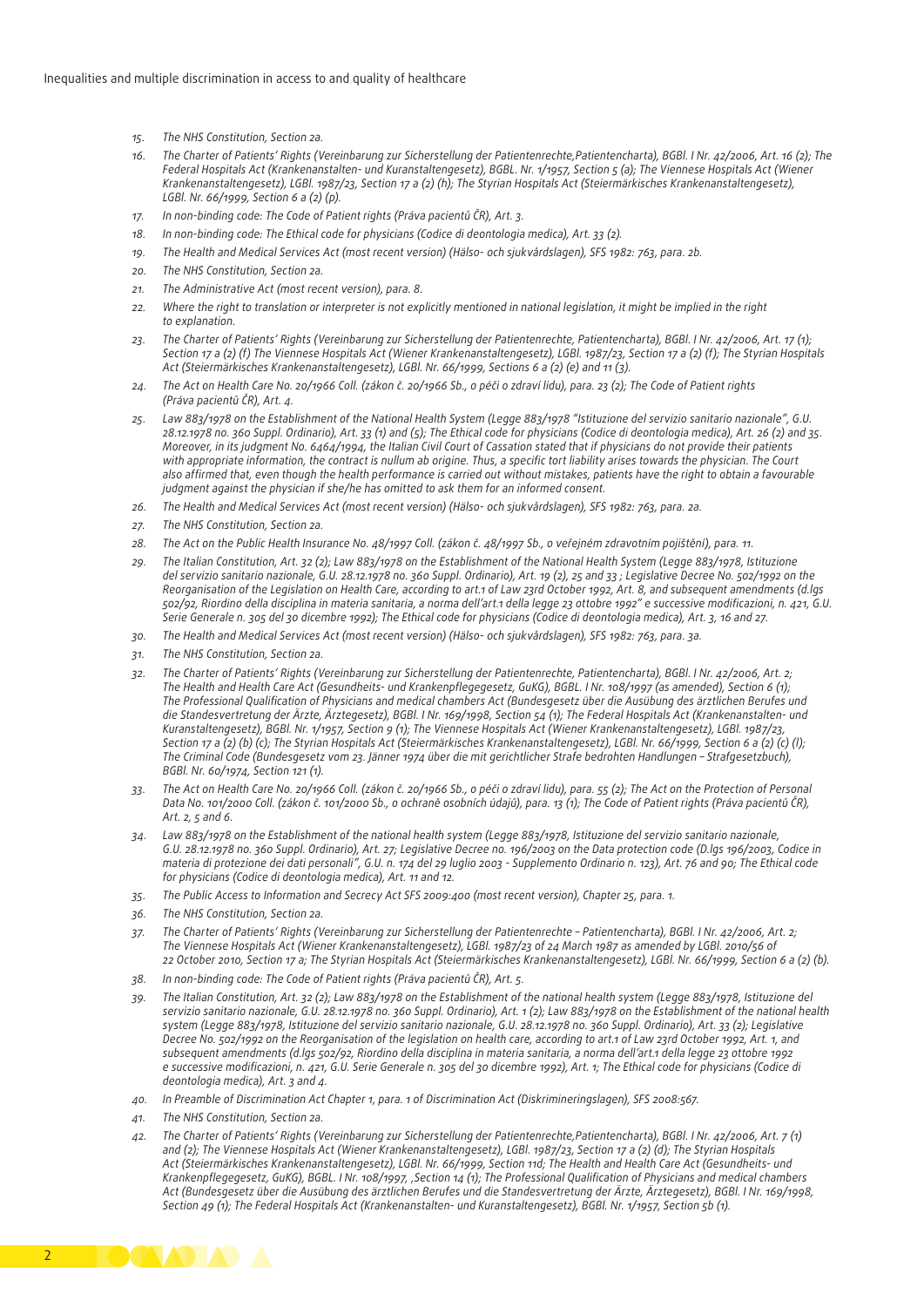#### Annex: Supplementary data on patients' rights, health outcomes and access to healthcare in five selected EU Member States

- *43. The Act on Health Care No. 20/1966 Coll. (zákon č. 20/1966 Sb., o péči o zdraví lidu), para. 11 (1).*
- *44. The Italian Constitution, Art. 97; Legge 241/1990 Nuove norme in materia di procedimento amministrativo e di diritto di accesso ai documenti amministrativi, G.U. n° 192 del 18/08/1990, Art. 1; Legislative Decree no. 502/1992 on the Reorganisation of the legislation on health care, according to art.1 of Law 23rd October 1992, Art. 1 (2), 10 (1) and 14 (1), and subsequent amendments (d.lgs 502/92 "Riordino della disciplina in materia sanitaria, a norma dell'art.1 della legge 23 ottobre 1992" e successive modificazioni, n. 421, G.U. Serie Generale n. 305 del 30 dicembre 1992"); The Ethical code for physicians (Codice di deontologia medica), Art. 21 and 24.*
- *45. The Health and Medical Services Act (most recent version) (Hälso- och sjukvårdslagen), SFS 1982: 763, para. 31; The Patients'Security Act (Patientsäkerhetslagen), SFS 2010:659, Chapter 7, para. 1.*
- *46. The NHS Constitution, Section 2a.*

*Source: FRA, 2012*

#### **Table 2: Availability of systematic statistics on health outcomes and access to healthcare**

| <b>Theme/Variables</b>               | <b>EU Member State</b> | <b>Sex</b> | Age        | <b>Disability</b> | Ethnicity proxy** | <b>Source</b>                             |  |
|--------------------------------------|------------------------|------------|------------|-------------------|-------------------|-------------------------------------------|--|
| Mortality*                           | AT                     | <b>YES</b> | <b>YES</b> | N <sub>O</sub>    | cob, nat          | Death registers                           |  |
|                                      | CZ                     | YES        | YES        | N <sub>O</sub>    | cit               | Death registers                           |  |
|                                      | IT                     | YES        | YES        | N <sub>O</sub>    | cit               | Death registers                           |  |
|                                      | <b>SE</b>              | YES        | YES        | N <sub>O</sub>    | cob               | Death registers                           |  |
|                                      | <b>UK</b>              | YES        | YES        | N <sub>O</sub>    | cob; ethn         | Death registers                           |  |
| <b>Health status</b>                 | AT                     | <b>YES</b> | <b>YES</b> | N <sub>O</sub>    | mig               | Austrian Health Survey                    |  |
|                                      | CZ                     | <b>YES</b> | <b>YES</b> | <b>YES</b>        | N <sub>O</sub>    | <b>EHIS</b>                               |  |
|                                      | IT                     | YES        | YES        | YES               | cit               | Multiscopo                                |  |
|                                      | <b>SE</b>              | <b>YES</b> | <b>YES</b> | N <sub>O</sub>    | cob               | Swedish Living<br>Conditions Survey (ULF) |  |
|                                      | <b>UK</b>              | YES        | <b>YES</b> | <b>YES</b>        | ethn              | Census, HSE                               |  |
|                                      | AT                     | <b>YES</b> | YES        | N <sub>O</sub>    | mig               | Austrian Health Survey                    |  |
|                                      | <b>CZ</b>              | YES        | YES        | N <sub>O</sub>    | N <sub>O</sub>    | <b>EHIS</b>                               |  |
| <b>Specific health</b><br>conditions | $\mathsf{I}\mathsf{T}$ | YES        | YES        | N <sub>O</sub>    | cit               | Multiscopo                                |  |
|                                      | <b>SE</b>              | YES        | YES        | N <sub>O</sub>    | cob               | ULF                                       |  |
|                                      | <b>UK</b>              | YES        | YES        | <b>YES</b>        | ethn              | <b>HSE</b>                                |  |
| <b>Disability</b>                    | AT                     | <b>YES</b> | YES        | n.a.              | mig               | Austrian Health Survey                    |  |
|                                      | CZ                     | <b>YES</b> | YES        | n.a.              | N <sub>O</sub>    | <b>EHIS</b>                               |  |
|                                      | $\mathsf{I}\mathsf{T}$ | <b>YES</b> | <b>YES</b> | n.a.              | cit               | Multiscopo                                |  |
|                                      | <b>SE</b>              | YES.       | <b>YES</b> | n.a.              | cob               | Swedish Living<br>Conditions Survey (ULF) |  |
|                                      | <b>UK</b>              | <b>YES</b> | YES        | n.a.              | ethn              | Census, LFS                               |  |
|                                      | AT                     | YES        | YES        | NO.               | mig               | Austrian Health Survey                    |  |
|                                      | CZ                     | <b>YES</b> | YES        | N <sub>O</sub>    | N <sub>O</sub>    | EHIS                                      |  |
| <b>Mental health</b>                 | $\mathsf{I}$           | YES        | YES        | YES               | cit               | Multiscopo                                |  |
|                                      | <b>SE</b>              | <b>YES</b> | YES        | N <sub>O</sub>    | cob               | <b>NSPH</b>                               |  |
|                                      | <b>UK</b>              | <b>YES</b> | <b>YES</b> | <b>YES</b>        | ethn              | <b>HSE</b>                                |  |
| <b>Health related</b><br>lifestyle   | AT                     | <b>YES</b> | YES        | N <sub>O</sub>    | mig               | Austrian Health Survey                    |  |
|                                      | CZ                     | <b>YES</b> | YES        | N <sub>O</sub>    | N <sub>O</sub>    | <b>EHIS</b>                               |  |
|                                      | $\mathsf{I}\mathsf{T}$ | <b>YES</b> | <b>YES</b> | <b>YES</b>        | cit               | Multiscopo                                |  |
|                                      | <b>SE</b>              | <b>YES</b> | <b>YES</b> | N <sub>O</sub>    | cob               | <b>NSPH</b>                               |  |
|                                      | <b>UK</b>              | <b>YES</b> | <b>YES</b> | YES               | ethn              | <b>HSE</b>                                |  |
| <b>Access to</b><br>health care      | AT                     | <b>YES</b> | YES        | N <sub>O</sub>    | mig               | Austrian Health Survey                    |  |
|                                      | CZ                     | YES        | YES        | N <sub>O</sub>    | N <sub>O</sub>    | IHIS, insurance funds                     |  |
|                                      | $\mathsf{I}\mathsf{T}$ | <b>YES</b> | YES        | YES               | cit               | Multiscopo                                |  |
|                                      | <b>SE</b>              | <b>YES</b> | YES        | YES               | cob               | Register                                  |  |
|                                      | <b>UK</b>              | <b>YES</b> | <b>YES</b> | YES               | ethn              | <b>HSE</b>                                |  |

*Notes: \* Mortality and infant mortality.* 

*\*\* Ethnicity or main proxy, including Ethnicity (ethn); nationality/citizenship (cit); country of birth (cob) and 'migration background' – some groups only (mig).*

*Source: FRA, 2012*